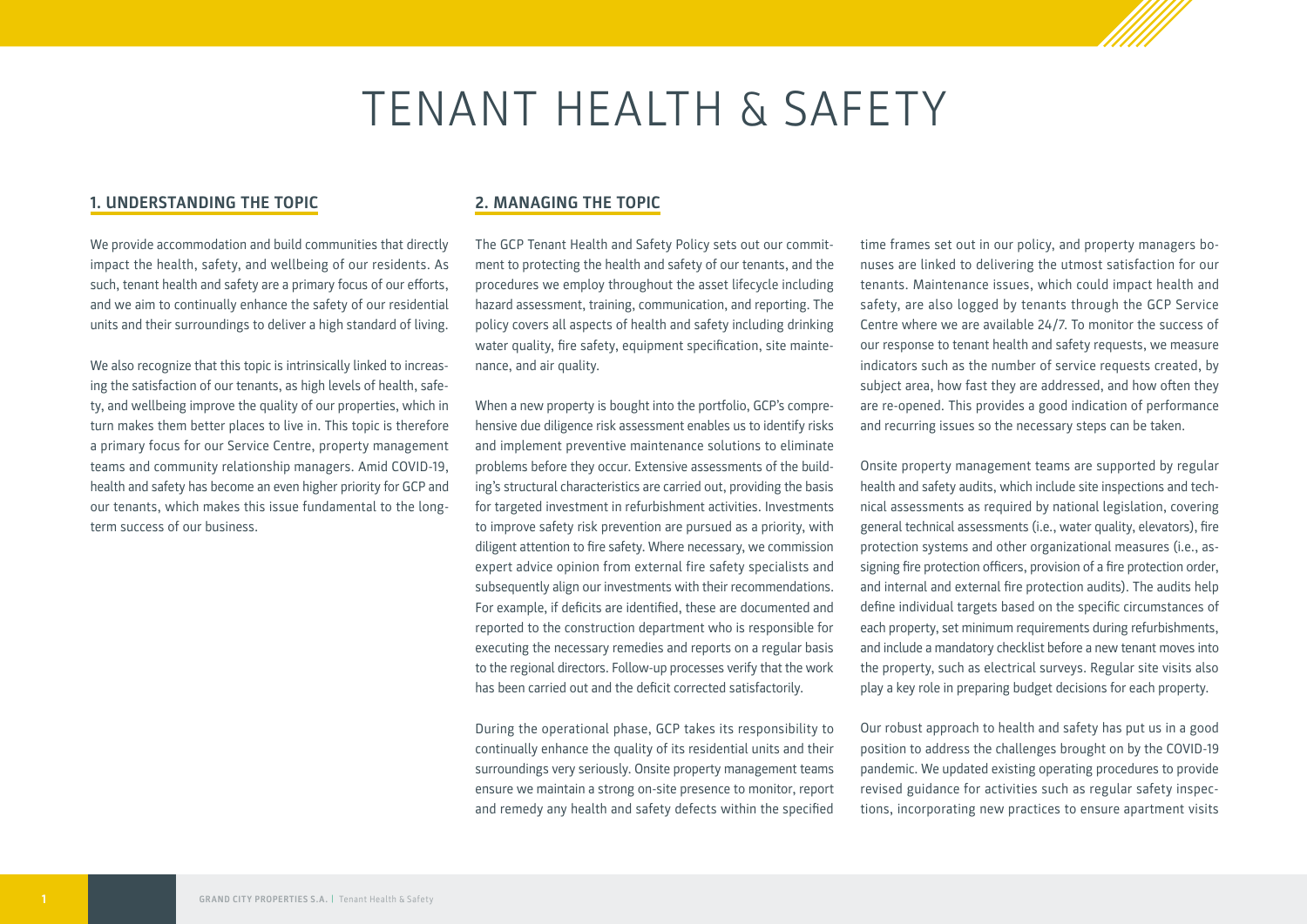were COVID-secure and tenant consultations could be conducted remotely. We also increased the cleaning cycles in commercial areas within our properties and installed hand sanitizing facilities. Since the start of the pandemic, we have continued to ensure that face-to-face contact with our tenants is carried out as safely as possible, with the establishment of social distancing and hygiene protocols for appointments and an obligatory COVID-19 testing regime for employees undertaking site visits and/or receiving tenants in our offices.

We keep tenants informed of the latest updates to the pandemic-related regulations, highlighting actions they need to take to protect themselves and their fellow residents. This is done using a range of communication channels, including our website, tenant app and other digital formats, as well as the use of physical signage in and around our buildings. Moreover, we maintain our 24/7 Service Centre as a point of contact for health and safety-related concerns, and Service Centre staff have received additional training on how to handle situations where tenants need professional support such as counselling services in response to mental stress and loneliness brought about by extended isolation.

### Promoting wellbeing

As part of the asset repositioning process, GCP engages with tenants to understand their needs, ensuring that investments made bring positive social benefit and enhance quality of life. Infrastructure investments cultivate a sense of community, and by involving tenants in the evolution of their living environment, GCP increases the likelihood of earning our customers' trust and loyalty. The ongoing presence of three Community Relations Officers at selected properties also helps to build stable communities and minimizes risks of crime, property damage and rental debt.

Aesthetic works to enhance the building's exterior, increase its energy efficiency, create new facilities for residents and make the property more accessible to tenants with special mobility needs are all considered at the acquisition stage. Measures are implemented that benefit tenants through improved temperature control and indoor environmental quality, lower utilities costs, easier movement in and around the building, and additional communal space and services. If social challenges are identified at the acquisition stage, GCP supports tenants by offering additional services such as Community Relations Officers, assistance with local authorities, or mediation in cases of dispute.

## **3. PERFORMANCE**

#### **Long-term goals and 2021 performance**

To guide the implementation of our integrated sustainable business strategy and track our progress, we have set a long-term goal to create a high standard of living at our properties through safe, attractive buildings, active community building and engaged customer service.

There are several key figures that we track on a yearly basis to monitor our performance and contribute to our long-term goals: